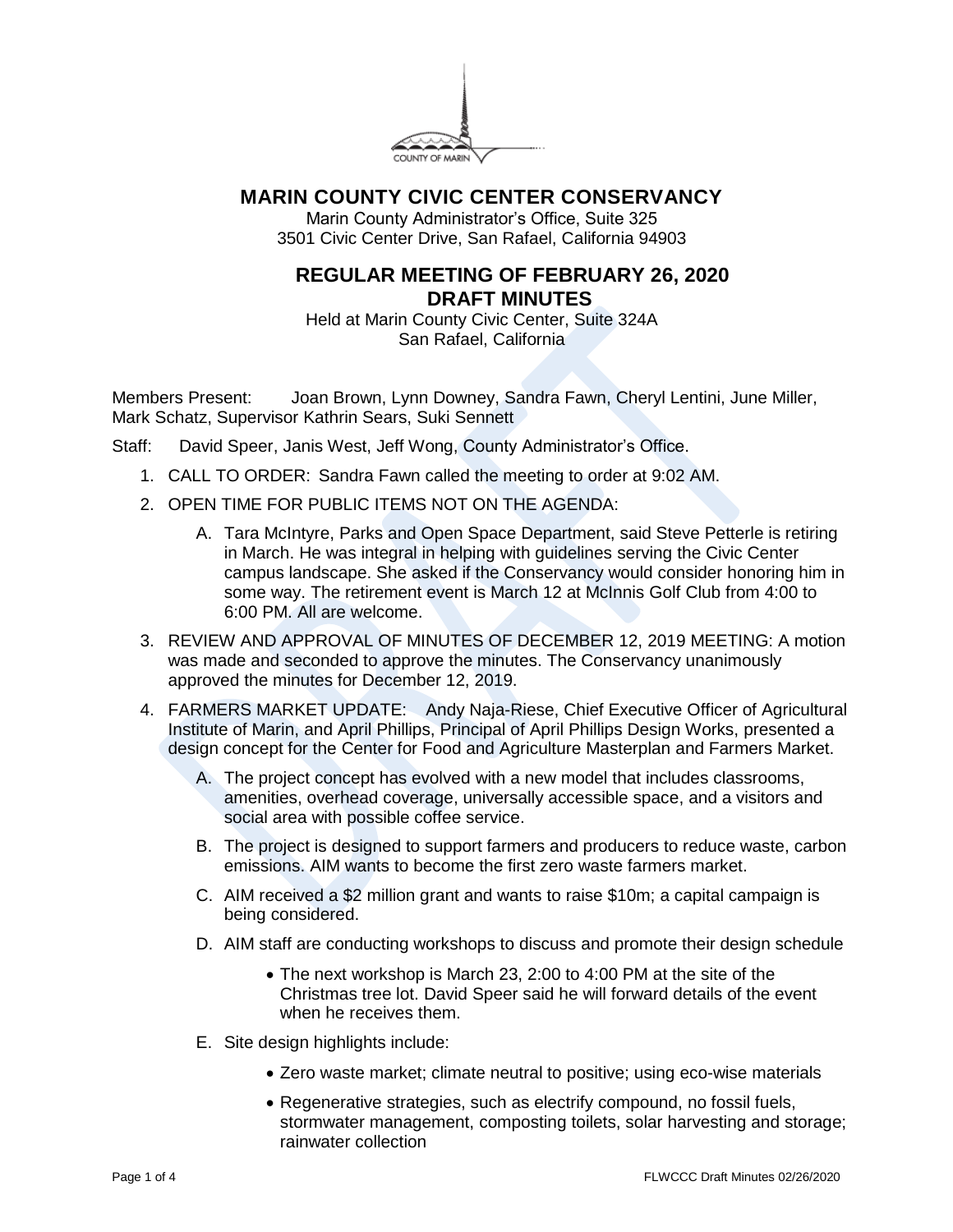- Raising the building pad site level due to projected sea-level rise
- Regional and local impacts:
	- 1. CalFresh public awareness
	- 2. Teaching kitchen and highlighting of local foods
- Variety of weather canopies using solar structure, shade trees, other structures such as umbrellas
- Plaza and market space for music with available seating; food literacy and eco literacy presentation
- The complex design will:
	- 1. Serve vendors and vehicles that will support 240 market stalls
	- 2. Offer protection from wind and noise
	- 3. The second floor of the two-story building will be earmarked for AIM offices
	- 4. Provide outdoor education areas/learning garden
	- 5. Contain a commercial kitchen
	- 6. Meet Civic Center Master Design Guidelines
	- 7. Meet ADA requirements
- SMART routes are now available on Sundays
- Interactive and electronic 'welcome board' listing vendors
- F. Questions and Answers/Comments:
	- Q: How does this architecture fit in with the Civic Center campus? It does not seem compatible to the Civic Center campus. There should be differentiation yet be compatible. Color, signage, and style are important to consider.
		- 1. A: More agricultural feeling is the gesture: to be modern and simple, blend in, minimal horizontal lines to be compatible. and respectful of the earth and sky.
	- Q: What is the function of the large building? If only 2-3 days per week for FM what other uses?
		- 1. A: AIM offers many programs, and this will provide the space for them. The parking lot will be available for FM two-to-three days, and other days for internal and community-based meetings and training
	- Q: What are the planned phases?
		- 1. A: Create FM first and infrastructure (parking), then proceed with the building, based on capital campaign.
	- Q: Who is involved? The expanded FM will have a lasting imprint that is important to plan for; please continue to consult the FLWCCC.
		- 1. A: This project affects primarily county and not city since it is on County land.
	- Comment: Consider the views from the freeway in the design plan
		- 1. Response: AIM is considering skylights that will not block the view of the Civic Center.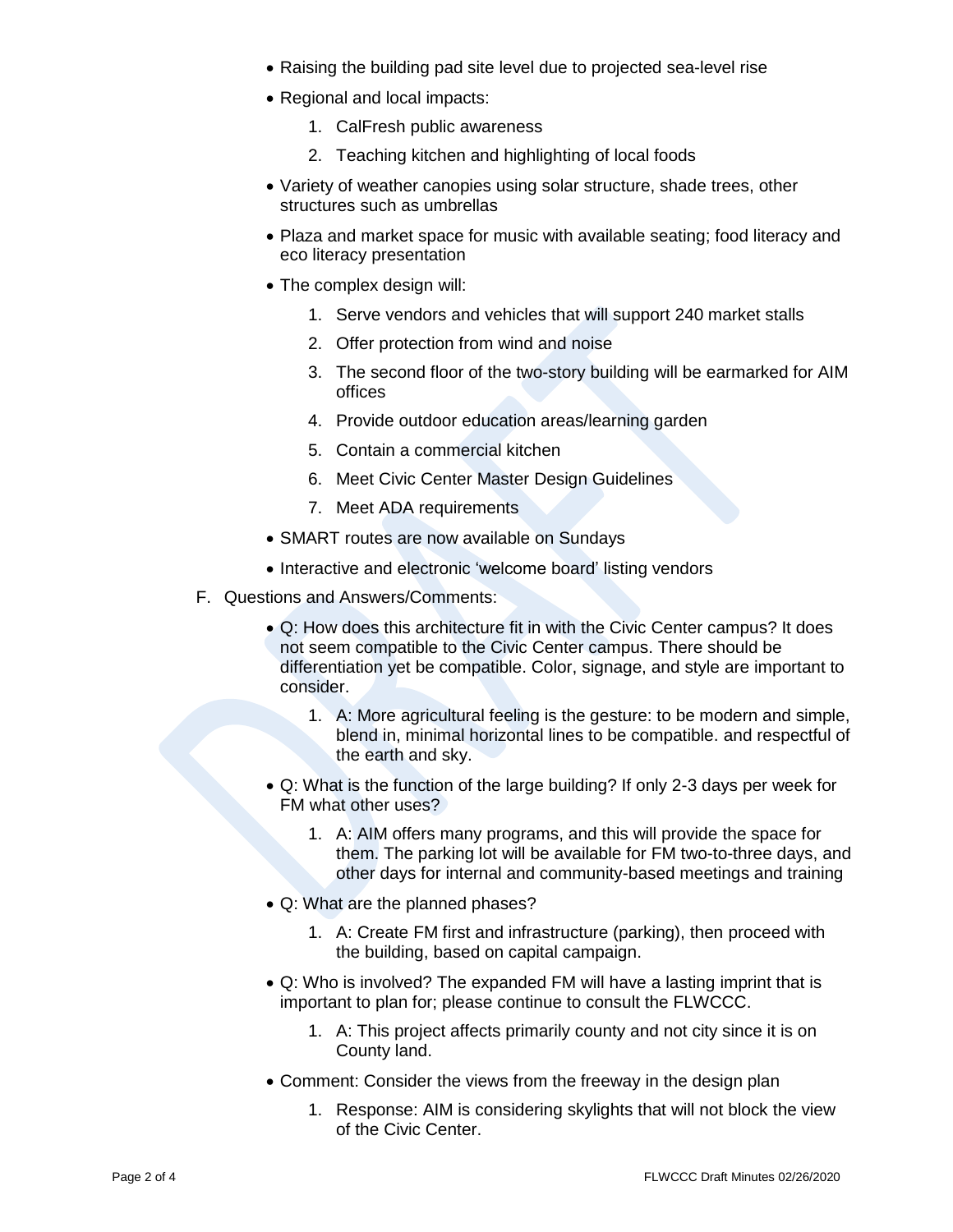- Q: What is the partnership with Cultural Services for Marin Center events for the coffee area and parking?
	- 1. A: AIM is working with Cultural Services. David Speer reiterated AIM staff are working closely with Cultural Services and Department of Public Works.
- 5. GENERAL SERVICES ADMINISTRATION BUILDING CAPITAL PROJECT UPDATE: Jeff Wong provided a site plan of the General Services Administration building improvements.
	- A. General improvements include painting, replacing garage doors, installing canopies, signage, providing larger windows on the doors
	- B. A 250-square foot structural addition for larger apparatus vehicles is planned.
	- C. Storefront will be in place of garage doors not being used
	- D. Focusing most on functionality but considering other enhancements
	- E. Farmers Market staff approached the County about the semi-circular lot to be reconfigured to provide more flow. A site plan was prepared of the GSA building that included new and reconfigured parking areas for the County parking and provide an additional 13,100 square feet for FM usage. This is to keep the Conservancy informed; the conceptual relinquishment of the land is still in the early stages of discussion and would increase the overall cost to AIM. Members voiced comments:
		- Suggestion for a sidewalk and provide a better arrival; Jeff Wong is working with Public Works on this issue
		- Concern about adding more parking along the road might have visual impacts
		- Suggestion to consider the implementation of the bike lane from the roundabout along Civic Center Drive to North San Pedro (David Speer indicated that is within the City of San Rafael's right-of-way and would be part of the City's bicycle plan)

A motion was made to accept all the proposed design improvements to the GSA Building as presented, with the inclusion of the two design suggestions (Joan Brown and Mark Schatz). Motion passed unanimously.

- $\triangleright$  Align the front of the 250 sq ft addition with the main garage building so that the height of the addition is the same height as the garage. If the 250 sq ft addition is stepped back and relates more to shorter Radio Shop garage, then the height should be the same as the Radio Shop garage.
- $\triangleright$  All the garage doors should have two rows of windows instead of the single row to provide more light for employees.

## 6. MEMBER ITEMS FOR UPDATES:

- A. Item 2A was discussed regarding honoring Steve Petterle on his retirement. The Conservancy agreed to invite him to attend the next FLW meeting.
- B. Item 4 discussion was continued regarding the AIM office building:
	- Should blend with the concept of agriculture
	- The building should not look like the Civic Center; small visual complements such as tents and landscaping would work
	- Create small market halls
	- The context is the Civic Center campus